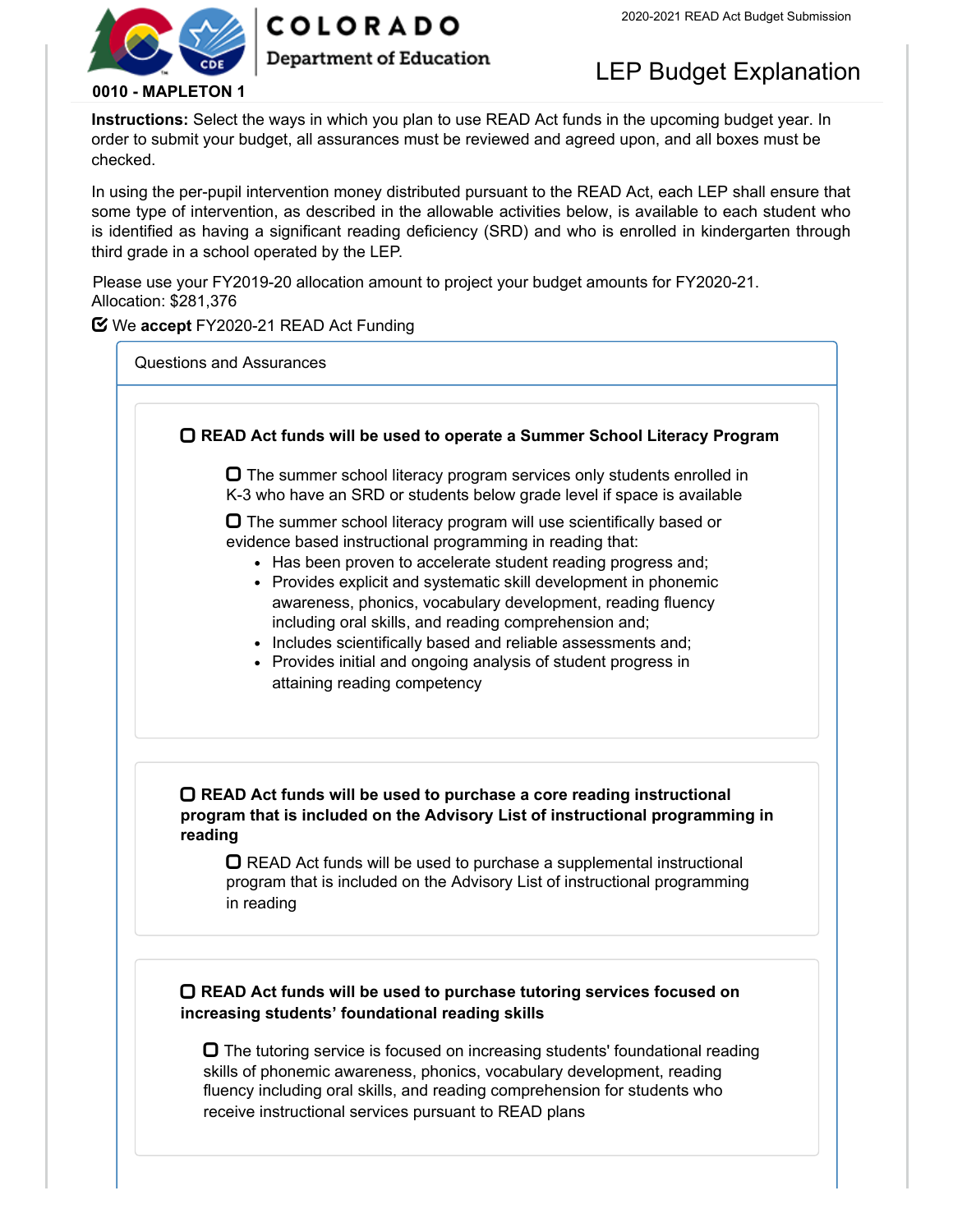**READ Act funds will be used to purchase from a BOCES the services of a reading specialist or reading interventionist who is trained in the science of reading and in teaching the foundational reading skills**

**READ Act funds will be used to provide other targeted, evidence-based or scientifically based intervention services to students who are receiving instructional services, which services are approved by the department**

 $\Box$  READ funds will be used to hire a reading interventionist to provide services which are approved by the department

**READ Act funds will be used to provide technology, including software, which is included on the Advisory List of instructional programming in reading and supporting technologies which may include providing professional development in the effective use of the technology or software**

**READ Act funds will be used to provide professional development programming to support educators in teaching reading. Professional development programming may include hiring a reading coach who is trained in teaching the foundational reading skills to provide job-embedded, ongoing professional development**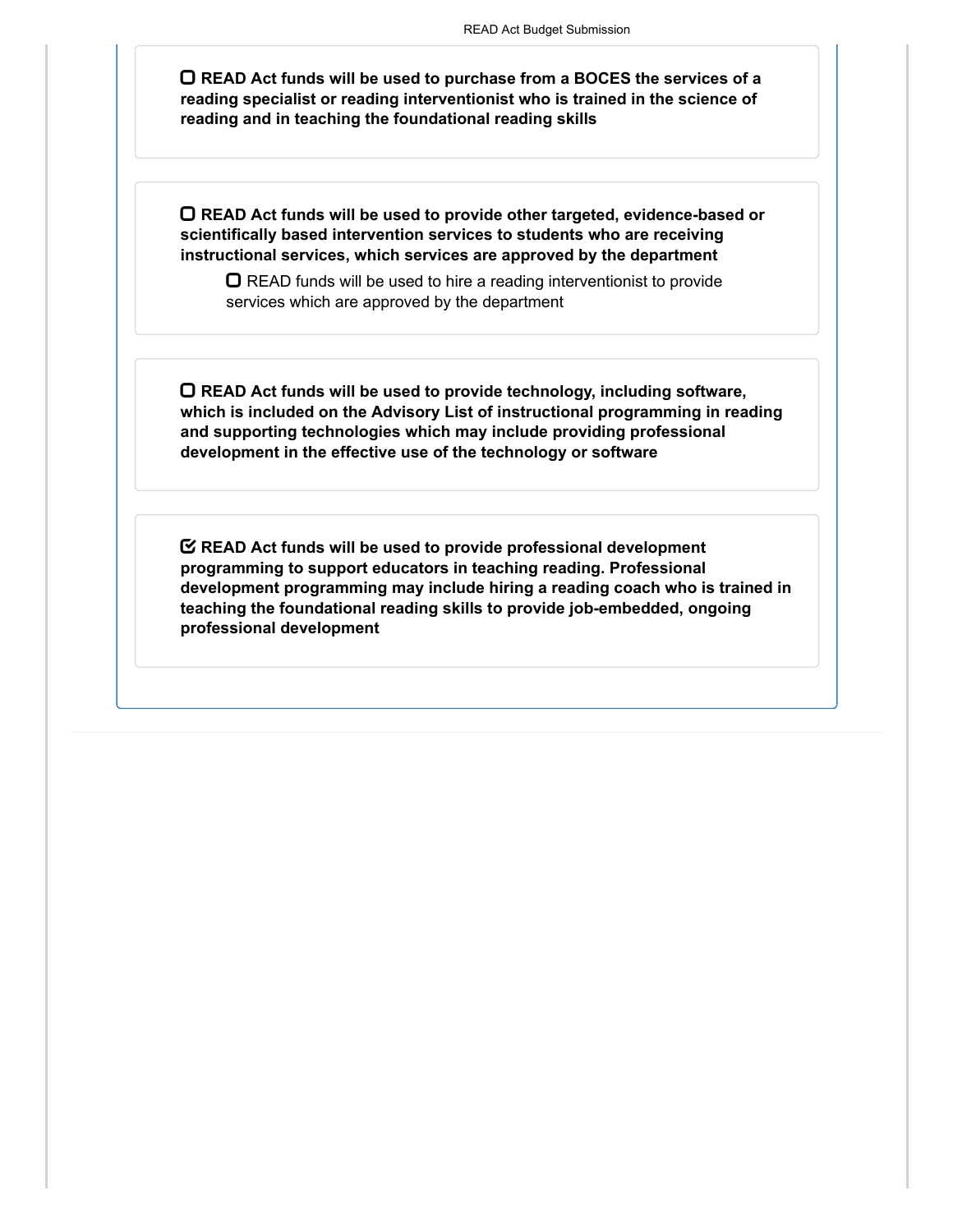## LEP Budget Narrative

**Instructions**: Provide a brief description (no more than 700 words) that addresses each of the questions below. These questions must be completed for any LEP receiving READ Act funds before funds are released.

Implementing Allowable Activities

**Explain how your LEP plans to implement each selected allowable activity. Please ensure that each allowable activity listed aligns with the allowable use(s) of funds as required by statute and matches the allowable use(s) listed in your LEP budget explanation.**

Mapleton will be implementing a district-wide initiative to ensure that all K-3 teachers are proficient in the science of teaching reading. In order to accomplish this, we are using READ funding for two purposes. First, we will pay for all of our teachers, instructional coaches, interventionists, and special education teachers to complete the two year (units 1-8) LETRS 3rd edition training beginning in 2020- 2021. We will send 4-5 people to the LETRS 3rd edition facilitator training in June, 2021 in order to create a sustainable program in Mapleton where all future K-3 teachers are fully trained in the science of reading going forward.

We will also hire two new district literacy coaches to monitor implementation of science based reading and fidelity to the literacy structures and processes of LETRS 3rd edition. These coaches will work with K-3 teachers in every school in the district. These coaches have decades of experience in both elementary education and coaching and will provide in-person mentoring, modeling, and planning support for reading instruction. They will work with teachers, and will not teach students directly.

Finally, we will provide additional training for K-3 teachers in DIBELS and DIBELS Deep to ensure that students are assessed and progress monitored accurately, and that their skill deficiencies are accurately diagnosed. These deficiencies will be addressed through Amplify Reading, as well as using the approach learned in LETRS 3rd edition training.

#### Outcomes and Goals

**What are your LEP's expected outcomes and goals in the upcoming budget year from implementing your selected allowable activity(ies)?**

According to 2019 CMAS scores, only 25% of our elementary students are proficient or advanced in reading. A needs assessment determined that a root cause of this issue is that teachers do not know how to teach reading to students. In response to this issue, we have created a long-term district goal that every student will enter 3rd grade reading at or above grade level. In order to meet this goal, we have set a goal that by June, 2022, every K-3rd grade teacher will be fully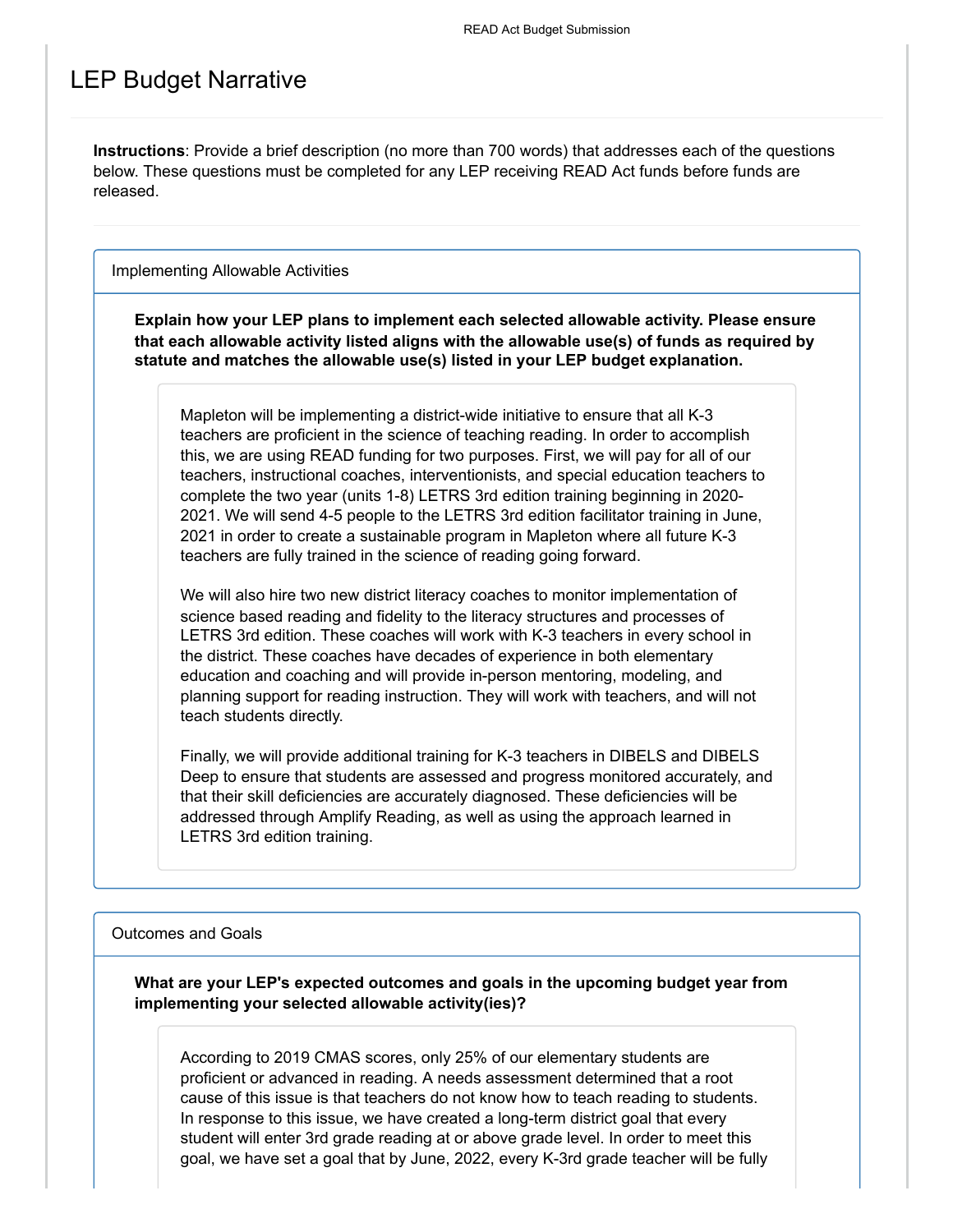#### READ Act Budget Submission

trained in the science of reading. During the 2020-2021 school year, we will pay for all K-3 teachers to take the first 4 units of LETRS training, which will be sufficient to meet the requirements of the READ act regarding the evidence reading training. In 2021-2022, we will pay for all teachers to take units 5-8, which will address the needs of students in Mapleton to increase their oral language fluency and to translate their reading abilities to improve their writing as well.

#### Potential Barriers

#### **What are potential barriers in reaching your expected outcomes and goals? How do you plan to address and/or overcome these barriers?**

One barrier we anticipate is that teachers we train this school year may leave for other districts in subsequent years. In order to address this barrier, we are creating a sustainable program where our in-house Literacy Coaches are able to train new K-3 teachers each year as part of their required district induction training. Another barrier we anticipate is that we have a highly-mobile student population that moves from school to school at a high rate. In order to address this barrier, our Literacy Coaches will support every K-3 teacher at every K-3 school in implementing the science of reading with fidelity. Additionally, school-based Instructional Guides, who will also be trained with LETRS will support teachers in daily and weekly planning and lesson implementation.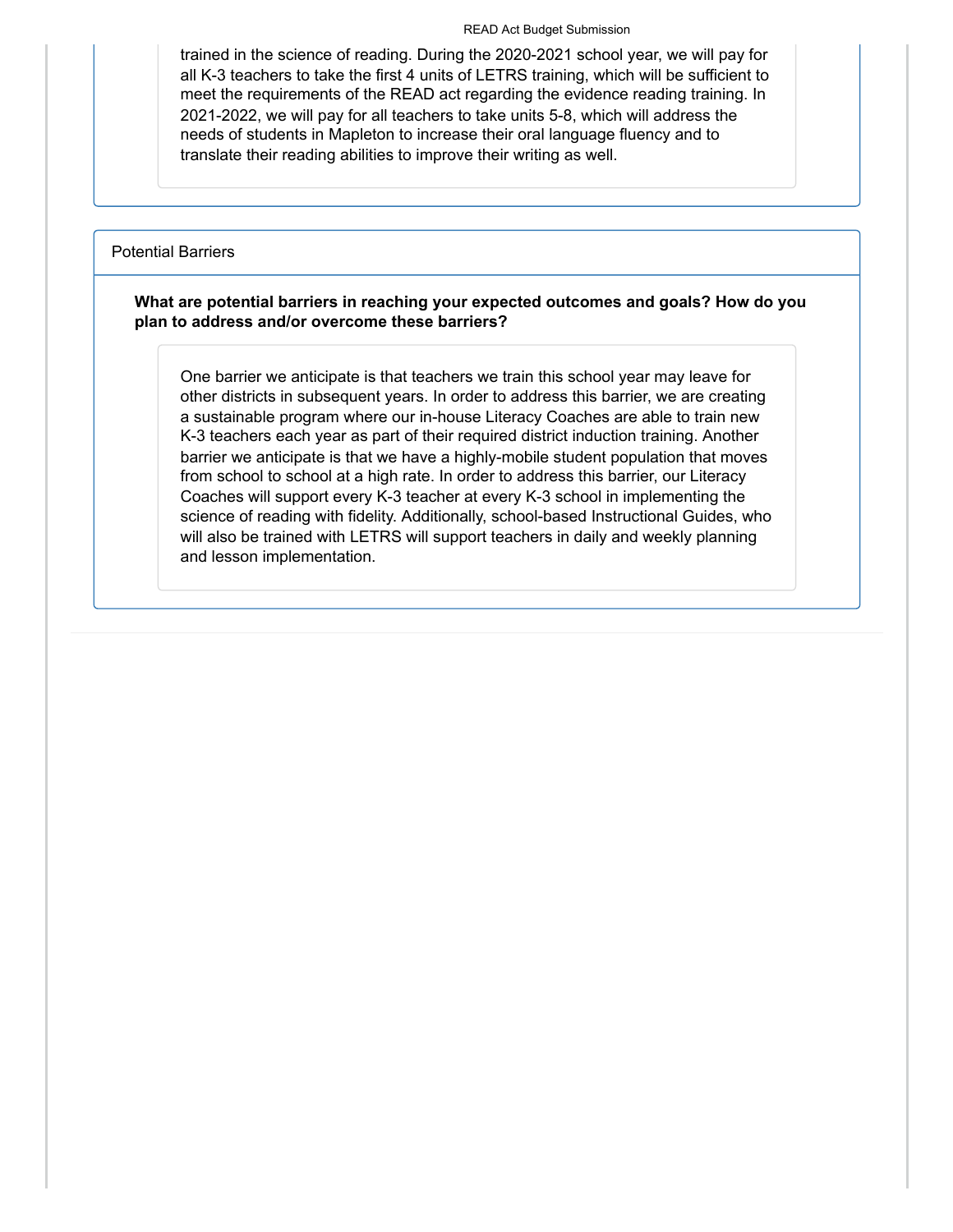# Budget Details

#### Budget Request

For each allowable activity in the budget:

- Select each allowable activity your LEP plans to use READ Act funds for in the upcoming budget year. Ensure that each allowable activity is aligned with the allowable uses of READ funds as required in statute.
- Select each of the instructional program(s) from the drop down list provided that your LEP plans to use in the upcoming budget year. If an instructional program is not listed, please provide the name of the instructional program(s) in the "other" box
- Input the amount requested, the associated program and object codes, and fiscal year. Input the salary position and FTE amount, if applicable.
- Ensure that budgeted costs are clearly tied to the allowable activity and are calculated with detail in the "description of activity" field.

| ID<br>Ref | Allowable<br><b>Activity</b> | Instructional<br>Program | Program<br>Code                                                                  | Object<br>Code                                                      | <b>Salary</b><br><b>Position</b> | FTE. | <b>Description of</b><br><b>Activity</b>                                                                                                                                                                                                                                                                                                                                                                         | Requested<br>Amount |
|-----------|------------------------------|--------------------------|----------------------------------------------------------------------------------|---------------------------------------------------------------------|----------------------------------|------|------------------------------------------------------------------------------------------------------------------------------------------------------------------------------------------------------------------------------------------------------------------------------------------------------------------------------------------------------------------------------------------------------------------|---------------------|
| 3522      | Other<br><b>Services</b>     |                          | Support<br>Program<br>(2100,<br>2200, 2600,<br>2700, 2800,<br>2900, and<br>3300) | 0300<br>Purchased<br>Professional<br>& Technical<br>Services        |                                  |      | Mapleton's for-profit<br>contract school<br><b>Connections Academy</b><br>will be allocated<br>\$20,000 to train K-3<br>teachers in the science<br>of reading using<br><b>LETRS 3rd edition</b><br>Units 1-8, and to<br>provide intervention<br>services to students<br>identified as having a<br>Significant Reading<br>Deficiency.<br>Intervention services<br>will include the Orton-<br>Gillingham approach. | \$20,000.00         |
| 3523      | <b>PD</b><br>Programming     |                          | Support<br>Program<br>(2100,<br>2200, 2600,<br>2700, 2800,<br>2900, and<br>3300) | 0300<br>Purchased<br>Professional<br>& Technical<br><b>Services</b> |                                  |      | Mapleton will provide<br>K-3 teachers training<br>in DIBELS in order to<br>ensure that all<br>students are assessed<br>and progress<br>monitored correctly<br>and that instructional<br>decisions are made<br>based on those<br>results.                                                                                                                                                                         | \$10,000.00         |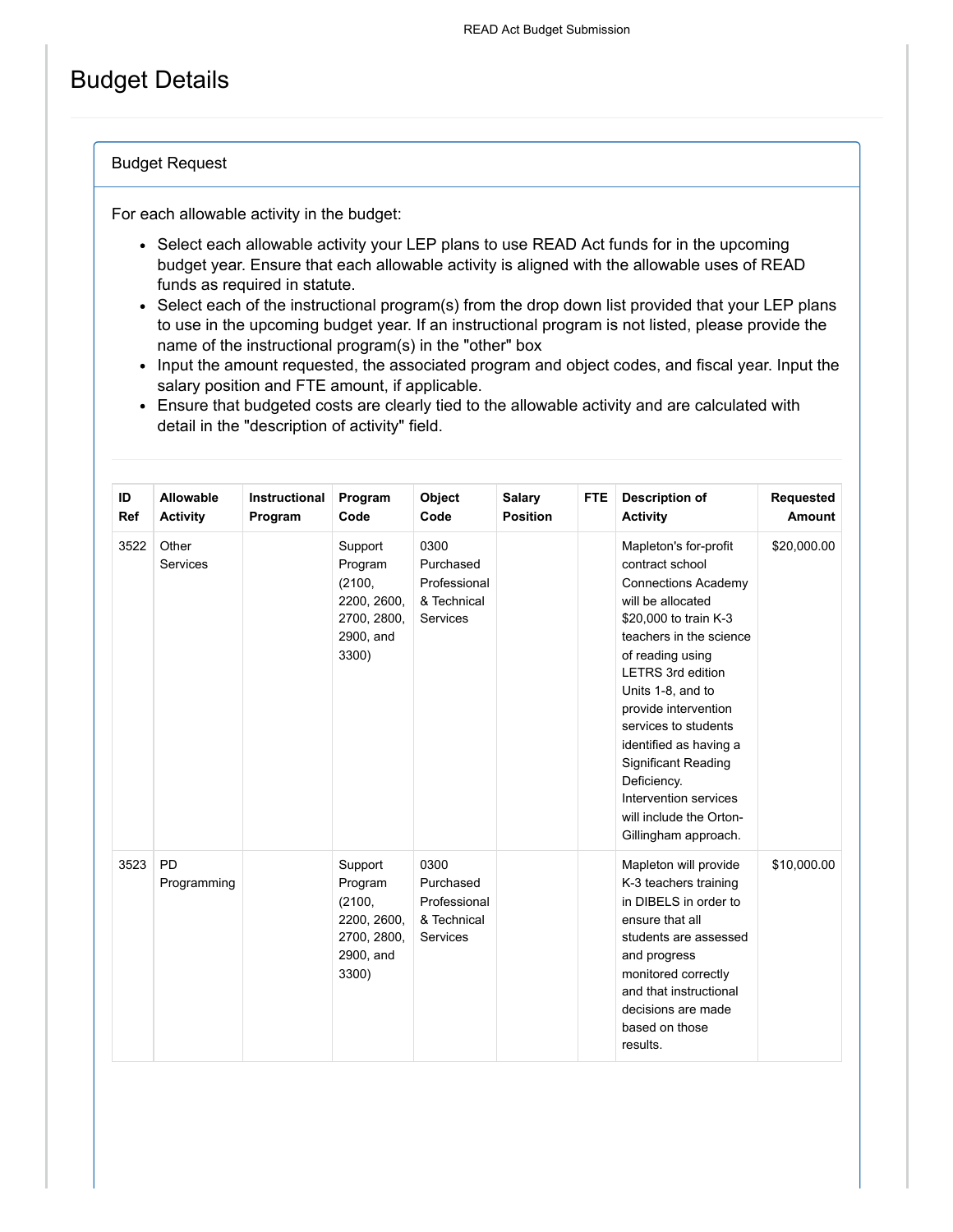#### READ Act Budget Submission

| 3525 | <b>PD</b><br>Programming | Support<br>Program<br>(2100,<br>2200, 2600,<br>2700, 2800,<br>2900, and<br>3300) | 0100<br>Salaries                    | 218<br>Instructional<br>Coach | 0.00 | Purchased service for<br><b>LETRS 3rd edition</b><br>facilitator training,<br>which will be attended<br>by district literacy<br>coaches in order to<br>create and maintain a<br>sustainable training<br>program for new K-3<br>teachers.                                                                                                                                                                                                                                                                                                                                                                                | \$7,000.00   |
|------|--------------------------|----------------------------------------------------------------------------------|-------------------------------------|-------------------------------|------|-------------------------------------------------------------------------------------------------------------------------------------------------------------------------------------------------------------------------------------------------------------------------------------------------------------------------------------------------------------------------------------------------------------------------------------------------------------------------------------------------------------------------------------------------------------------------------------------------------------------------|--------------|
| 3527 | <b>PD</b><br>Programming | Support<br>Program<br>(2100,<br>2200, 2600,<br>2700, 2800,<br>2900, and<br>3300) | 0100<br>Salaries                    | 218<br>Instructional<br>Coach | 2.00 | The district will hire<br>two full-time literacy<br>coaches to provide<br>coaching, modeling,<br>and planning support<br>for K-3 teachers in<br>implementing science-<br>based reading using<br>their training from<br>LETRS 3rd edition. At<br>the time the original<br>application was<br>submitted, these<br>teachers had not yet<br>been identified and the<br>salary was based on<br>the average teacher<br>salary for our district.<br>The teachers hired for<br>these positions proved<br>to have more than<br>average experience,<br>therefore their salaries<br>are reflected<br>accordingly.                  | \$174,395.00 |
| 3528 | PD<br>Programming        | Support<br>Program<br>(2100,<br>2200, 2600,<br>2700, 2800,<br>2900, and<br>3300) | 0200<br>Employee<br><b>Benefits</b> | 218<br>Instructional<br>Coach | 0.00 | The district will hire<br>two full-time literacy<br>coaches to provide<br>coaching, modeling,<br>and planning support<br>for K-3 teachers in<br>implementing science-<br>based reading using<br>their training from<br>LETRS 3rd edition. At<br>the time the original<br>application was<br>submitted, these<br>teachers had not yet<br>been identified and the<br>benefit proportion was<br>based on the average<br>teacher benefits for<br>our district. The<br>teachers hired for<br>these positions proved<br>to have more than<br>average experience,<br>therefore their benefits<br>are reflected<br>accordingly. | \$50,500.55  |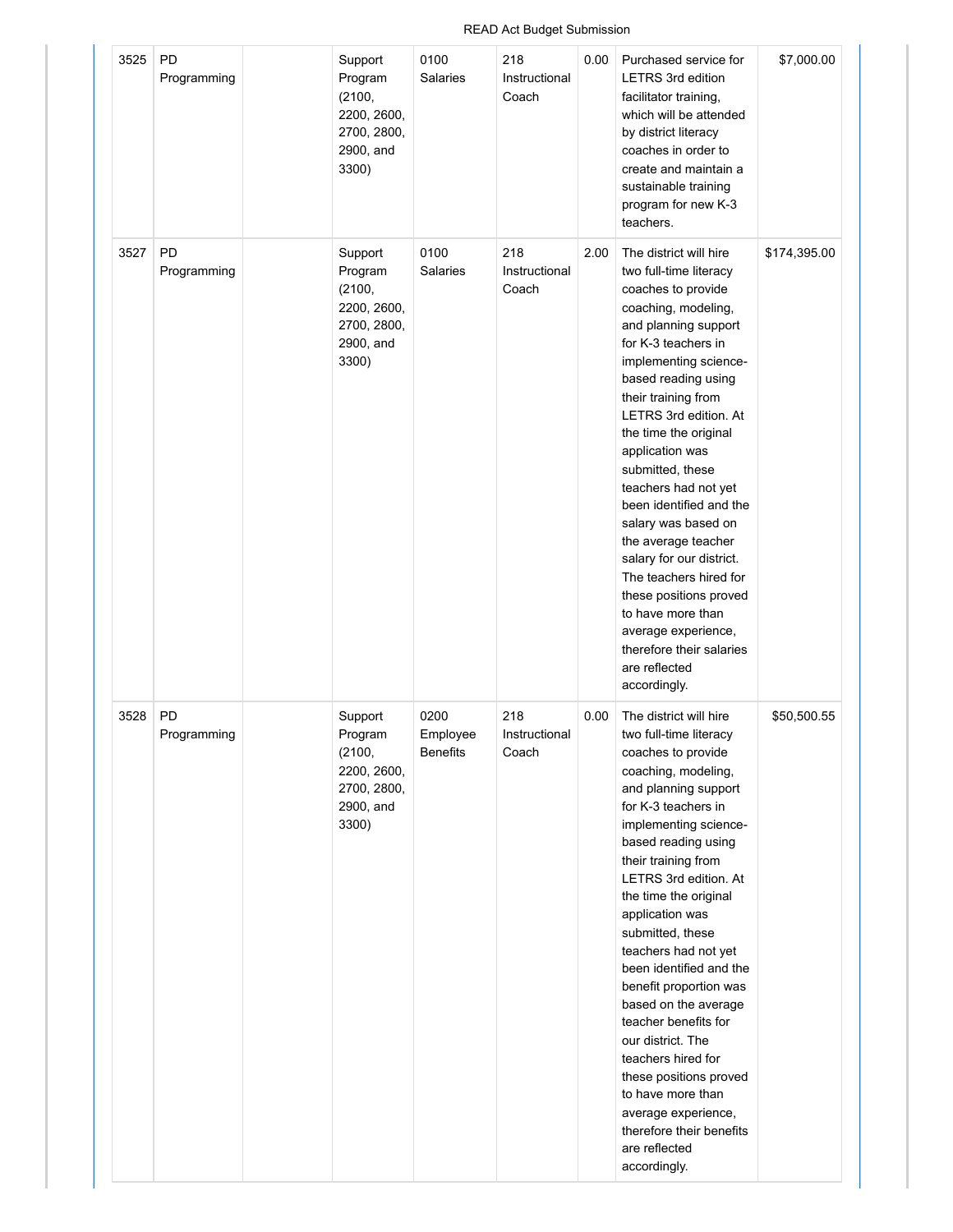| \$19,480.50  | Mapleton will purchase<br>decodable readers for<br>all students in grades<br>K-1 to match the<br>scope and sequence<br>of the science of<br>reading provided by<br>LETRS. (Decodable<br>readers for grades 2&3<br>will be purchased with | 0640 Book<br>Periodicals | Instructional<br>Program<br>$(0010 - 2000)$ | Other<br><b>Services</b> | 4429 |
|--------------|------------------------------------------------------------------------------------------------------------------------------------------------------------------------------------------------------------------------------------------|--------------------------|---------------------------------------------|--------------------------|------|
| \$281,376.05 | other funds)<br>Allocation:                                                                                                                                                                                                              |                          |                                             |                          |      |
| \$281,376.05 | <b>Budgeted Amount:</b>                                                                                                                                                                                                                  |                          |                                             |                          |      |
| \$0.00       | Funds Remaining:                                                                                                                                                                                                                         |                          |                                             |                          |      |